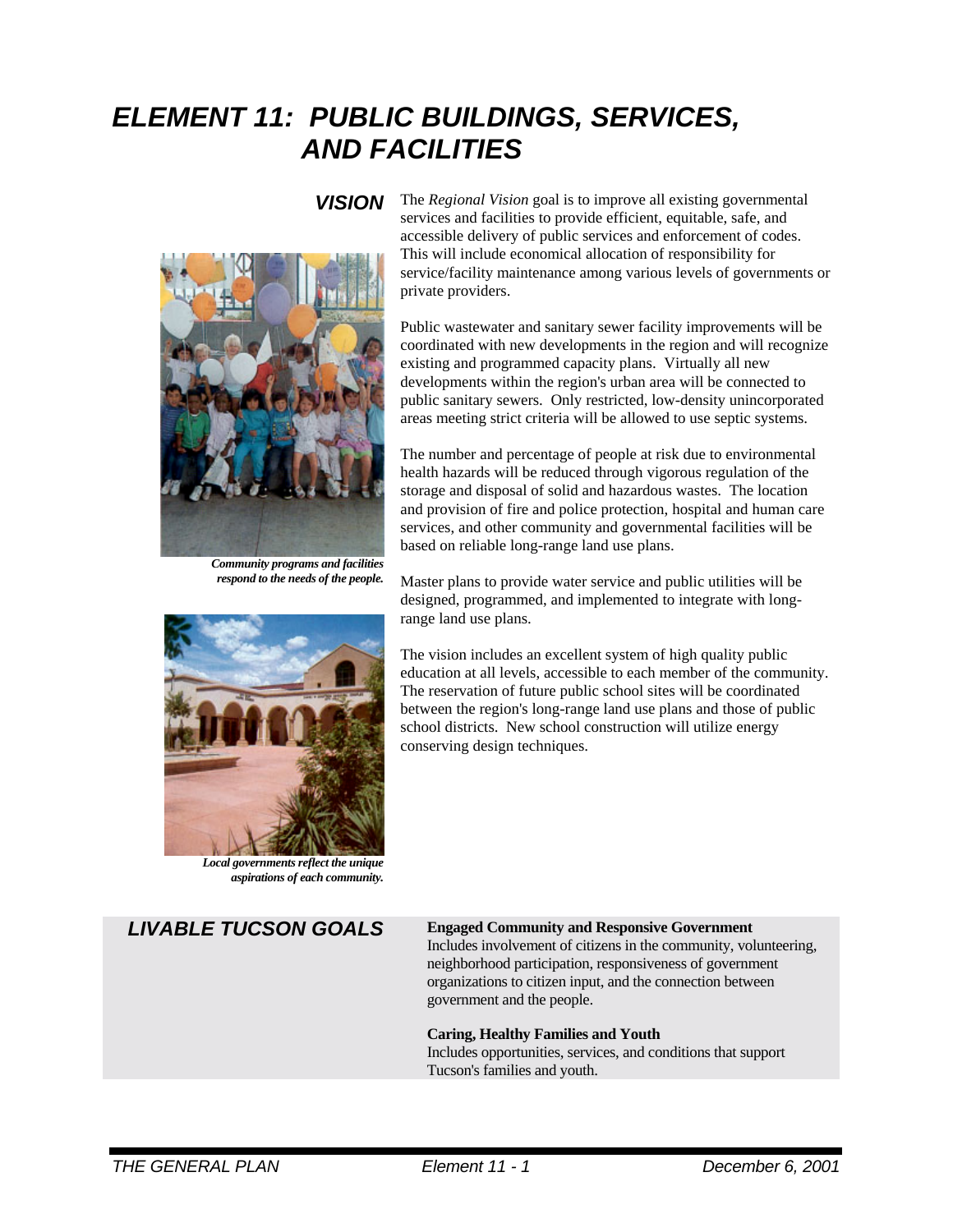#### **Excellent Public Education**

Includes the quality of education at all levels - youth to adult, as well as vocational, life skills, cultural, and civic training.

#### **People-Oriented Neighborhoods**

Includes designing new neighborhoods and investing in old neighborhoods to promote a mix of commercial and residential uses, a pedestrian focus, landscaping and aesthetics, and interaction among residents.

### **Reduced Poverty and Greater Equality of Opportunity**

Includes providing a fair distribution of resources, creating opportunities to overcome poverty, and reducing social and economic inequality.

#### **Safe Neighborhoods**

Includes how safe people feel in their neighborhoods, crime, policing, and risk perceptions.

## *Equitable Dispersion of Public Services*

| <b>Background</b>          | The City continues to be committed to pursuing a high level of public<br>service provision. Community buildings, libraries, services, and<br>facilities can enhance the identity of the community and reinforce<br>public commitment to community. The City shall anticipate and plan<br>for suitable and desirable locations for appropriate public facilities. |
|----------------------------|------------------------------------------------------------------------------------------------------------------------------------------------------------------------------------------------------------------------------------------------------------------------------------------------------------------------------------------------------------------|
|                            | The continued expansion of the city's physical land area, coupled with<br>population increases and requests for various types of services, requires<br>the City to consider the strategic location of facilities throughout the<br>community to maximize limited resources.                                                                                      |
|                            | The term "public service provider" includes not only the City of<br>Tucson, but also all entities (public or private) with infrastructure,<br>which may serve not only the City of Tucson, but also a population<br>which extends beyond the city's boundaries.                                                                                                  |
|                            | Utility companies providing telephone, natural gas, and electric services<br>design, install, and maintain facilities across the region. While not<br>directly responsible for the provision of these services, the City has an<br>important role in coordinating with utility entities in the planning of<br>future utility services.                           |
| <b>Policy 1:</b>           | Promote efficient and equitable location and distribution of<br>City services. (The current distribution of public facilities is<br>displayed in the Public Facilities Map, at the end of this<br>element.)                                                                                                                                                      |
| <b>Supporting Policies</b> | Promote geographic dispersion of service facilities throughout<br>1.1<br>the city, utilizing substations, mobile units, commercial leases, and<br>acquisition opportunities.                                                                                                                                                                                     |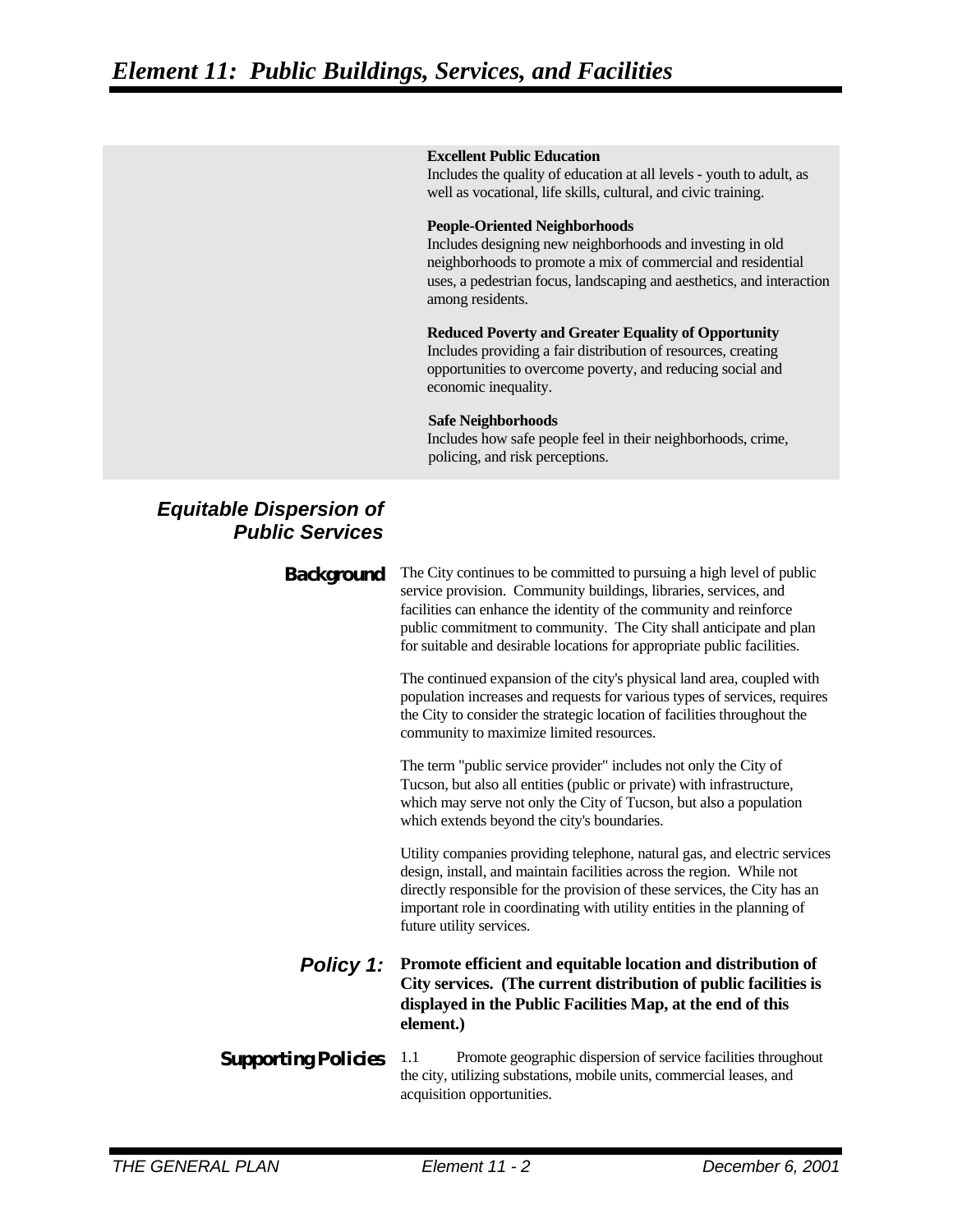

1.2 Tailor service delivery programs based on local area requirements, such as elderly recreation, children's services, libraries reflecting community and service area needs, crime deterrents, or other specific purposes.

1.3 Invest in public access to information, such as personal computers with Internet access, at libraries and neighborhood centers and at kiosks in key locations scattered throughout the city.

1.4 Coordinate with utility companies and other public service providers for the planning of infrastructure, facilities, and services in undeveloped parts of the city and in future annexation areas. Construction of public service infrastructure should be sensitive in design and location to environmental resources and should comply with land use plans and development standards.

1.5 Encourage utility companies to consider solar power and other renewable resources when planning for future infrastructure and services.

1.6 Support and continue to improve the energy efficiency of all City-owned buildings in order to meet and/or exceed the Tucson Sustainable Energy Standards for building design.

1.7 Encourage the integration of public service centers to include, but not be limited to, libraries, police and fire stations, health clinics, and senior and youth services.



## *Public Service Standards*

**Background** In response to changing community needs and desires, service standards have risen over time. Departments have demonstrated persistence in maintaining or improving response times, service accessibility, frequency of delivery, and the quality of services offered to the community, within the financial constraints facing the City. Such productivity increases have raised public expectations about service delivery. With limitations on financial resources to provide more and better service, creativity and flexibility are necessary to reconcile demands with available resources. The City will continue its efforts to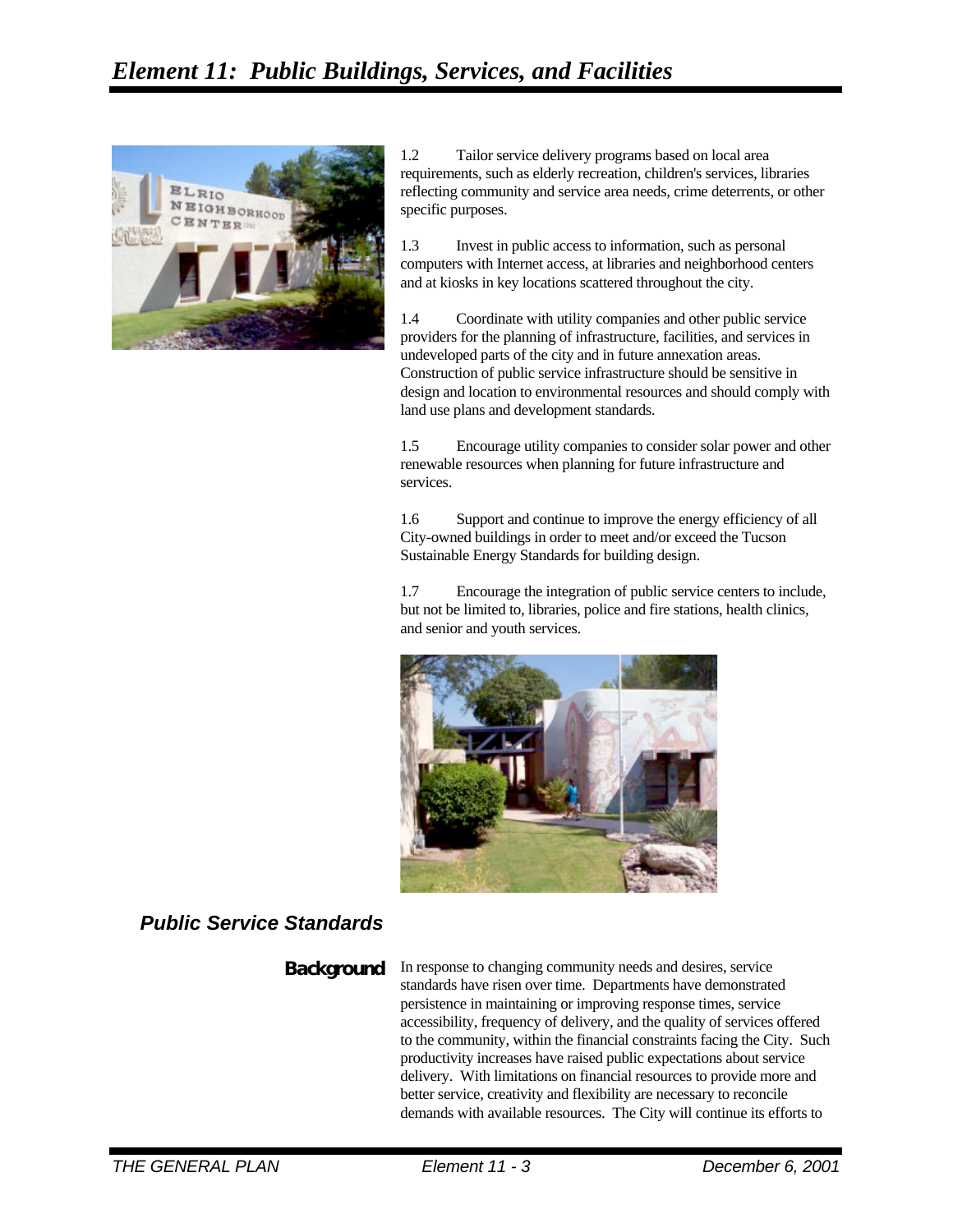maintain equitable service standards throughout the community. The key to this is finding and using the most cost-effective methods available for service delivery.

*Policy 2:* **Maintain service standards.**

### **Supporting Policy** 2.1 Encourage technological or programmatic innovations that enhance unit productivity.

*Action 2.1.A Encourage demonstration phases to test economic savings or service benefits versus cost expenditures.*

#### **Supporting Policies** 2.2 Consider a variety of funding recovery options, such as improvement districts, public-private partnerships, and changes in operating characteristics or other mechanisms as identified in the Cost of Development Element, to provide programs and services.

2.3 Through public libraries, continue to maintain free and equitable access for residents to information needed for full participation in the community, for the enrichment of individual lives, and for life-long learning.

2.4 Continue to pursue high levels of standards in traffic safety in the metropolitan area.

2.5 Continue to improve the cost efficiency and effectiveness of citywide refuse collection management techniques.

2.6 Encourage state and federal agencies to design facilities which are compatible with the areas in which they are located.

## *Project Community Growth and Maintain Existing Neighborhood Public Services*

**Background** Balancing the maintenance needs of existing infrastructure and facilities with the construction of new infrastructure and facilities needed to serve developing areas is a challenge faced by many growing communities. The balance of maintenance and new construction can best be met by the Capital Improvements Program (CIP) coordinated through the Action Plan Areas, as established under the guidelines of the Growth Areas and Population Element. Close coordination of the CIP process can achieve a fiscally equitable balance in maintenance of existing facilities and infrastructure and the provision of new facilities and infrastructure.

> The complex financing and budgeting required to ensure the provision of public services over multiyear phases requires careful coordination with many different departments. Determining needs, defining the service areas, identifying site locations, sizing and designing facilities, and phasing construction are all-important steps toward achieving a fiscally equitable balance of development.